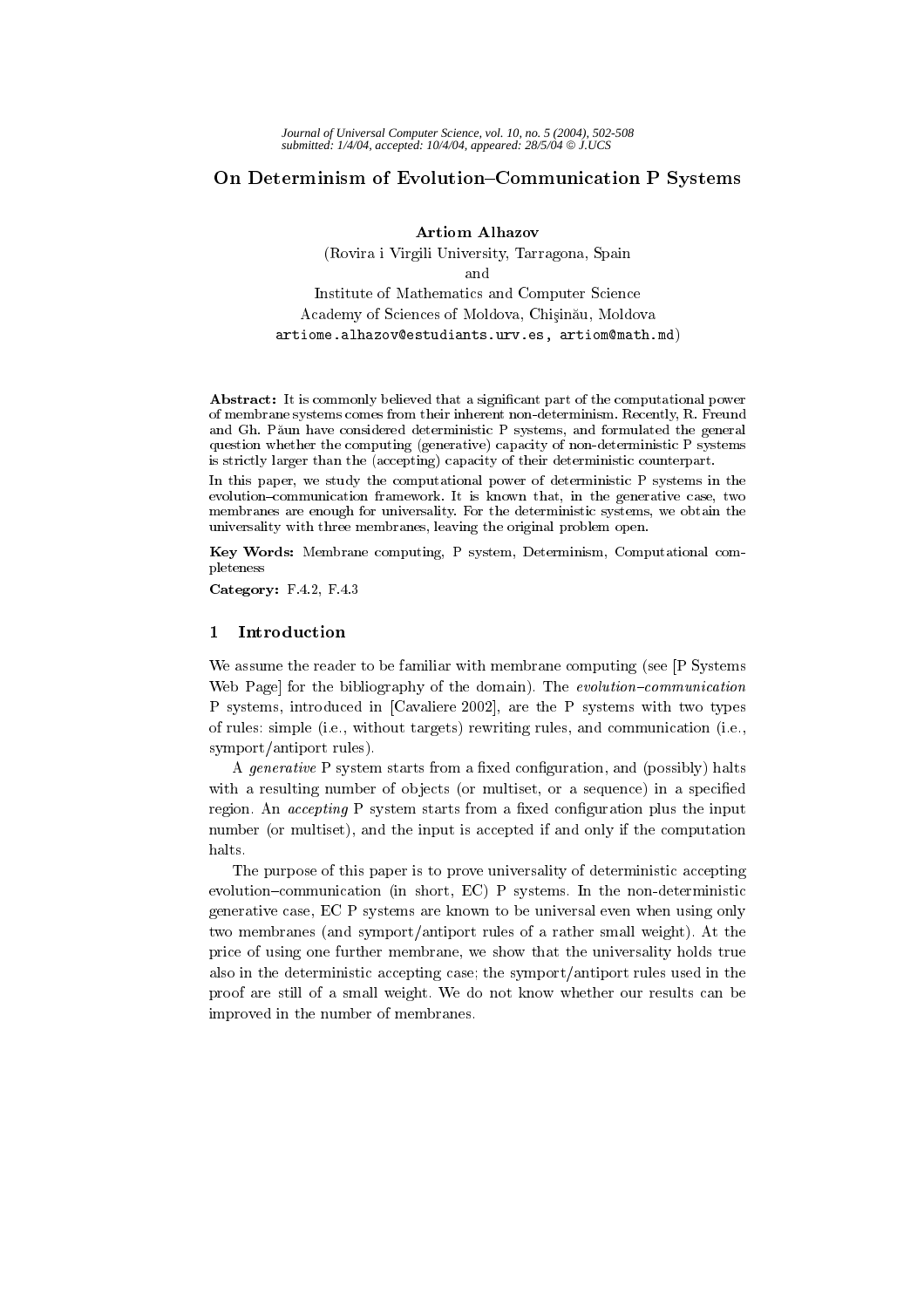#### Definitions  $\boldsymbol{2}$

A P system is deterministic if for every reachable non-halting configuration the next configuration is unique.

In what follows, we consider P systems which accept numbers: to accept a number  $N$ , the system starts with the initial configuration, to which  $N$  copies of a specified object  $a$  are added in a specified region. The number is accepted if and only if the computation halts. The set of numbers accepted by a system  $\Pi$  is denoted by  $N(\Pi)$ . The system being deterministic, there is only one computation (either halting, or non-halting) possible for every input.

Let the P system have  $m$  membranes and the set  $O$  of objects. In this paper, the evolution-communication systems are considered, so the rules (applied in the maximally-parallel manner) are of the following forms:

1.  $a \rightarrow x$ ,

associated with the region i,  $1 \leq i \leq m$ , where  $a \in O$ ,  $w \in O^*$ ,

2.  $(x, out), (y, in), (x, out; y, in),$ 

associated with the membrane i, where  $1 \leq i \leq m$ ,  $x, y \in O^+$ .

Thus, the accepting P system can be denoted as

$$
\Pi = (O, \mu, w_1, \cdots, w_m, R_1, \cdots, R_m, R'_1, \cdots, R'_m, i_0),
$$

where  $\mu$  is the membrane structure,  $w_i$  is the starting multiset of objects in region i,  $R_i$  is the set of rules of the first form (evolution),  $R'_i$  is the set of rules of the second form (communication), and  $i_0$  is the input region.

By  $NOP_m(ncoo, sym_p, anti_q)$  we denote the family of sets  $N(\Pi)$  generated by EC P systems with at most  $m$  membranes, using non-cooperative evolution rules, symport rules of weight at most  $p$ , and antiport rules of weight at most q. When dealing with accepting systems, we add the subscript  $a$  to the front  $N$ , while, moreover, a  $D$  is added in the case of using only deterministic systems. As usual, *NRE* is the family of Turing computable sets of numbers.

### $\overline{\mathbf{3}}$ The Power

It is known from [Alhazov 2003] and [Krishna Păun 2003] that

 $NOP_2(ncoo, sum_1, ant_1) = NOP_2(ncoo, sum_2) = NRE.$ 

We now present the deterministic counterparts of these results, using 3 membranes in the accepting case.

**Theorem 1.**  $DN_aOP_3(ncoo, sym_1, ant_1) = NRE$ .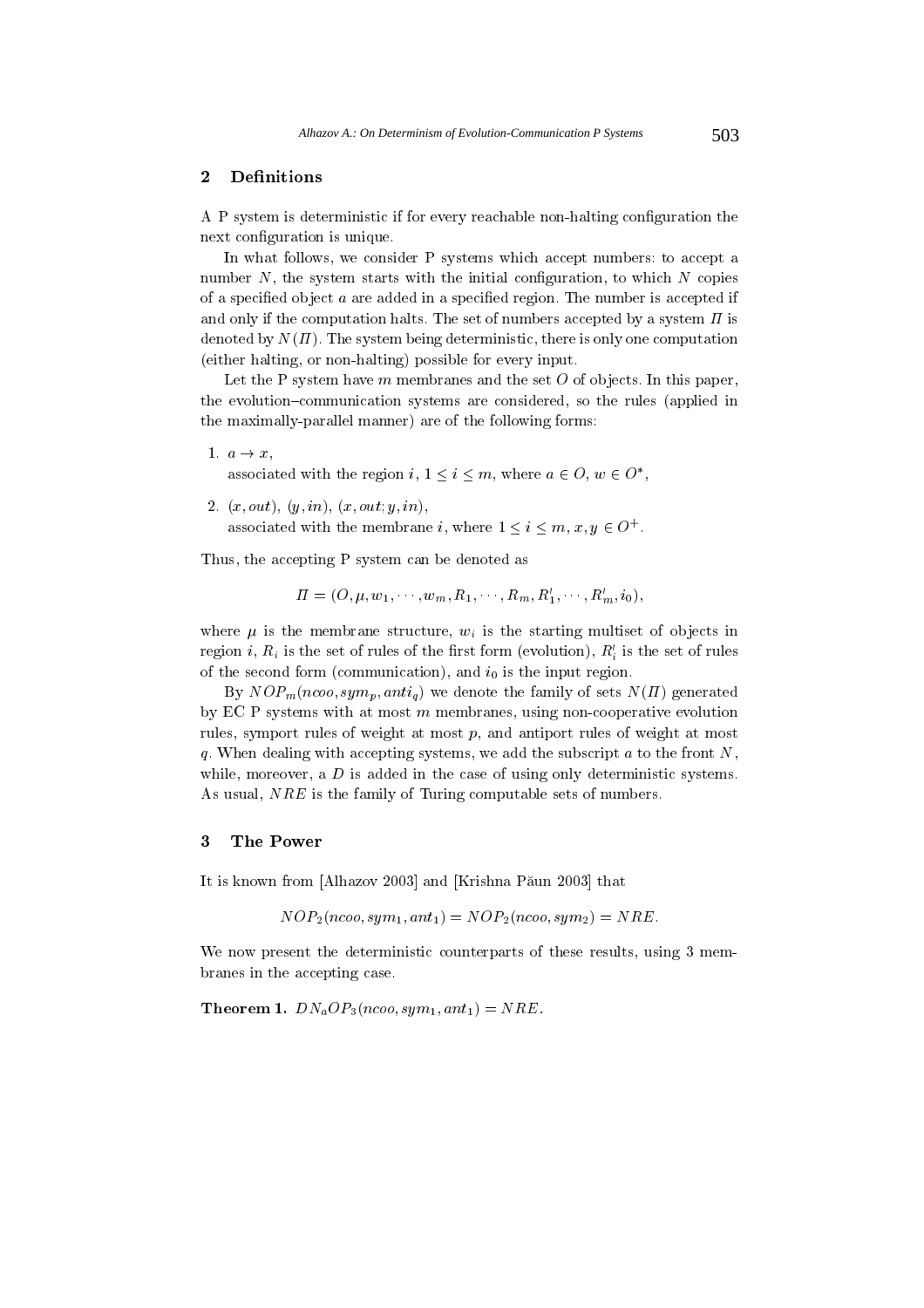*Proof.* Given a set  $M \in NRE$ , consider a deterministic register machine  $G =$  $(m, e_{init}, e_{halt}, P)$  with m registers, initial label  $e_{init}$ , halting label  $e_{halt}$ , instruction set  $P$ , and set  $Lab(P)$  of labels, accepting M. We construct the following P system (object  $a_i$  represents the value of the *i*th register of  $G$ ):

$$
II = (O, \mu = [{}_{1} [{}_{2} [{}_{3}]_{3}]_{2}]_{1}, w_{1} = \lambda, w_{2} = e_{init}, w_{3} = \lambda,
$$
  
\n
$$
R_{1}, R_{2}, R_{3}, R'_{1} = \emptyset, R'_{2}, R'_{3}, 2),
$$
  
\n
$$
O = \{e, e_{0}, e_{1}, e_{2}, e_{3}, e_{4}, e_{5}, e_{6} \mid e \in Lab(P)\}
$$
  
\n
$$
\cup \{a_{r} | 1 \leq r \leq m\} \cup \{s_{1}, s_{2}, s_{3}, q, z\},
$$
  
\n
$$
R_{1} = \{s_{1} \rightarrow s_{2}\} \cup \{a_{r} \rightarrow \lambda | 1 \leq r \leq m\}
$$
  
\n
$$
\cup \{e_{3} \rightarrow e_{4} | (e : dec(r), f, g) \in P\},
$$
  
\n
$$
R_{2} = \{s_{3} \rightarrow \lambda\} \cup \{e \rightarrow a_{r}f | (e : inc(r), f) \in P\}
$$
  
\n
$$
\cup \{e \rightarrow s_{1}e_{0}, e_{0} \rightarrow e_{1}, e_{1} \rightarrow e_{2}, e_{2} \rightarrow e_{3}, e_{4} \rightarrow e_{5}q, e_{5} \rightarrow e_{6}, e_{6} \rightarrow z \in \{e_{5} \rightarrow e_{6}\}, e_{6} \rightarrow z \in \{e_{5} \rightarrow e_{6}\}, e_{6} \rightarrow z \in \{e_{5} \rightarrow e_{6}\}, e_{6} \rightarrow z \in \{e_{5} \rightarrow e_{6}\}, e_{6} \rightarrow z \in \{e_{5} \rightarrow e_{6}\}, e_{6} \rightarrow z \in \{e_{5} \rightarrow e_{6}\}, e_{6} \rightarrow z \in \{e_{5} \rightarrow e_{6}\}, e_{6} \rightarrow z \in \{e_{5} \rightarrow e_{6}\}, e_{6} \rightarrow z \in \{e_{5} \rightarrow e_{6}\}, e_{6} \rightarrow z \in \{e_{5} \rightarrow e_{6}\}, e_{6} \rightarrow z \in \{e_{5} \rightarrow e_{6}\}, e_{6} \rightarrow z \in \{e_{5} \rightarrow e_{6}\}, e_{6} \rightarrow z \in \{e_{5} \rightarrow e_{6}\}, e_{6} \rightarrow z \in \{e_{5} \rightarrow e_{6}\}, e_{6} \rightarrow z \in \{e_{5
$$

The P system above accepts a number  $N$  if and only if the computation, starting with  $a_1^N$  (the input register of G is the first one) placed in region 2, halts. Below are the simulations of individual instructions.

Instruction  $(e:inc(r), f)$  is simulated in the following way:

The object e (corresponding to the instruction label) simply evolves into  $a_r f$ , thus changing instruction label from  $e$  to  $f$  and adding one to the counter  $r$ .

Simulation of instruction  $(e : dec(r), f, g)$  (in case register r is non-zero):

$$
[{}_{1}[{}_{2}ea_rw[_3]_3]_2]_1 \Rightarrow [{}_{1}[{}_{2}s_1e_0a_rw[_3]_3]_2]_1 \Rightarrow [{}_{1}s_1[{}_{2}e_1a_rw[_3]_3]_2]_1
$$
  
\n
$$
\Rightarrow [{}_{1}s_2[{}_{2}e_2a_rw[_3]_3]_2]_1 \Rightarrow [{}_{1}a_r[{}_{2}s_2e_3w[_3]_3]_2]_1 \Rightarrow [{}_{1}[{}_{2}e_3w[_3s_2]_3]_2]_1
$$
  
\n
$$
\Rightarrow [{}_{1}[{}_{2}e_3w[_3s_3]_3]_2]_1 \Rightarrow [{}_{1}[{}_{2}s_3w[_3e_3]_3]_2]_1 \Rightarrow [{}_{1}[{}_{2}w[_3f]_3]_2]_1
$$
  
\n
$$
\Rightarrow [{}_{1}[{}_{2}fw[_3]_3]_2]_1.
$$

The object e (corresponding to the instruction label) evolves into  $e_0$  (changing in 3 steps into  $e_3$ ) and  $s_1$ , which goes in region 1, then changes into  $s_2$ , and then returns in region 2 in exchange for  $a_r$  (which is then erased). Then,  $s_2$  travels into region 3, changes to  $s_3$  and returns to region 2 (where it is then erased)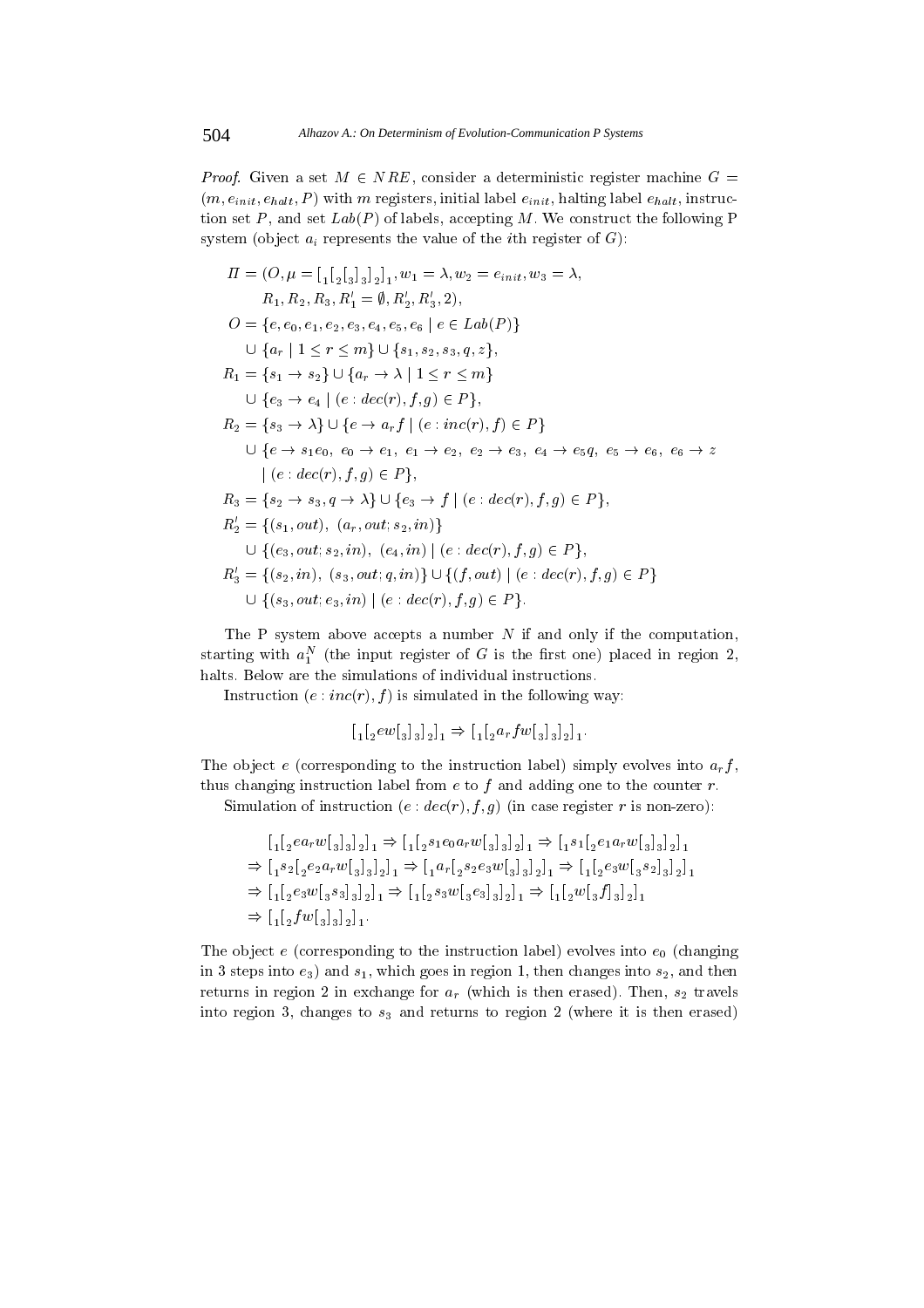in exchange for  $e_3$ . Finally,  $e_3$ , being in region 3, changes into f and returns in region 2, finishing the simulation of the instruction.

Instruction (e:  $dec(r), f, g$ ) (in case register r is zero) is simulated as follows:

$$
\begin{aligned} &[\,_1\![\,{}_2\!e w[\,{}_3\!]\,{}_3\!]\,{}_2\!]\,{}_1 \Rightarrow [\,_1\![\,{}_2\!s_1\!e_0\!r w[\,{}_3\!]\,{}_3\!]\,{}_2\!]\,{}_1 \Rightarrow [\,_1\!s_1[\,{}_2\!e_1\!w[\,{}_3\!]\,{}_3\!]\,{}_2\!]\,{}_1 \\ & \Rightarrow [\,_1\!s_2[\,{}_2\!e_2\!w[\,{}_3\!]\,{}_3\!]\,{}_2\!]\,{}_1 \Rightarrow [\,_1\!s_2[\,{}_2\!e_3\!w[\,{}_3\!]\,{}_3\!]\,{}_2\!]\,{}_1 \Rightarrow [\,_1\!e_3[\,{}_2\!s_2\!w[\,{}_3\!]\,{}_3\!]\,{}_2\!]\,{}_1 \\ & \Rightarrow [\,_1\!e_4[\,{}_2\!w[\,{}_3\!s_2]\,{}_3\!]\,{}_2\!]\,{}_1 \Rightarrow [\,_1\![\,{}_2\!e_4\!w[\,{}_3\!s_3]\,{}_3\!]\,{}_2\!]\,{}_1 \Rightarrow [\,_1\![\,{}_2\!e_5\!q w[\,{}_3\!s_3]\,{}_3\!]\,{}_2\!]\,{}_1 \\ & \Rightarrow [\,_1\![\,{}_2\!e_6\!w s_3[\,{}_3\!q]\,{}_3\!]\,{}_2\!]\,{}_1 \Rightarrow [\,_1\![\,{}_2\!z\!w[\,{}_3\!]\,{}_3\!]\,{}_2\!]\,{}_1 \,. \end{aligned}
$$

(Note that  $|w|_{a_r} = 0$ .) Like in the previous case, the object e evolves into  $e_0$ (changing in 3 steps into  $e_3$ ) and  $s_1$ , which goes in region 1, and then changes into  $s_2$ . Now there is no object  $a_r$  in region 2 to bring  $s_2$  to region 2, so  $s_2$ remains in region 3 until the next step, when it is exchanged with  $e_3$ . Then  $s_2$ travels to region 3 and changes into  $s_3$ . Now,  $e_3$ , being in region 1, changes into  $e_4$ , returns to region 2, where it evolves into  $e_5$  (changing it two steps into z) and q, which exchanges with  $s_3$  and then both q and  $s_3$  are erased.

These two cases can be graphically represented by the following diagrams:



In the next theorem, symport of weight two is used instead of antiport of weight one, leading to one more universality result.

**Theorem 2.**  $DN_aOP_3(ncoo, sym_2) = NRE$ .

*Proof.* Given a set  $M \in NRE$ , consider a deterministic register machine  $G =$  $(m, e_{init}, e_{halt}, P)$  as above, accepting M. We construct the following P system:

$$
\Pi = (O, \mu = \left[\begin{matrix} 1 \\ 2 \end{matrix}\right]_{3} \left[\begin{matrix} 1 \\ 2 \end{matrix}\right]_{1}, w_{1} = \lambda, w_{2} = e_{init}, w_{3} = \lambda,
$$

 $\Box$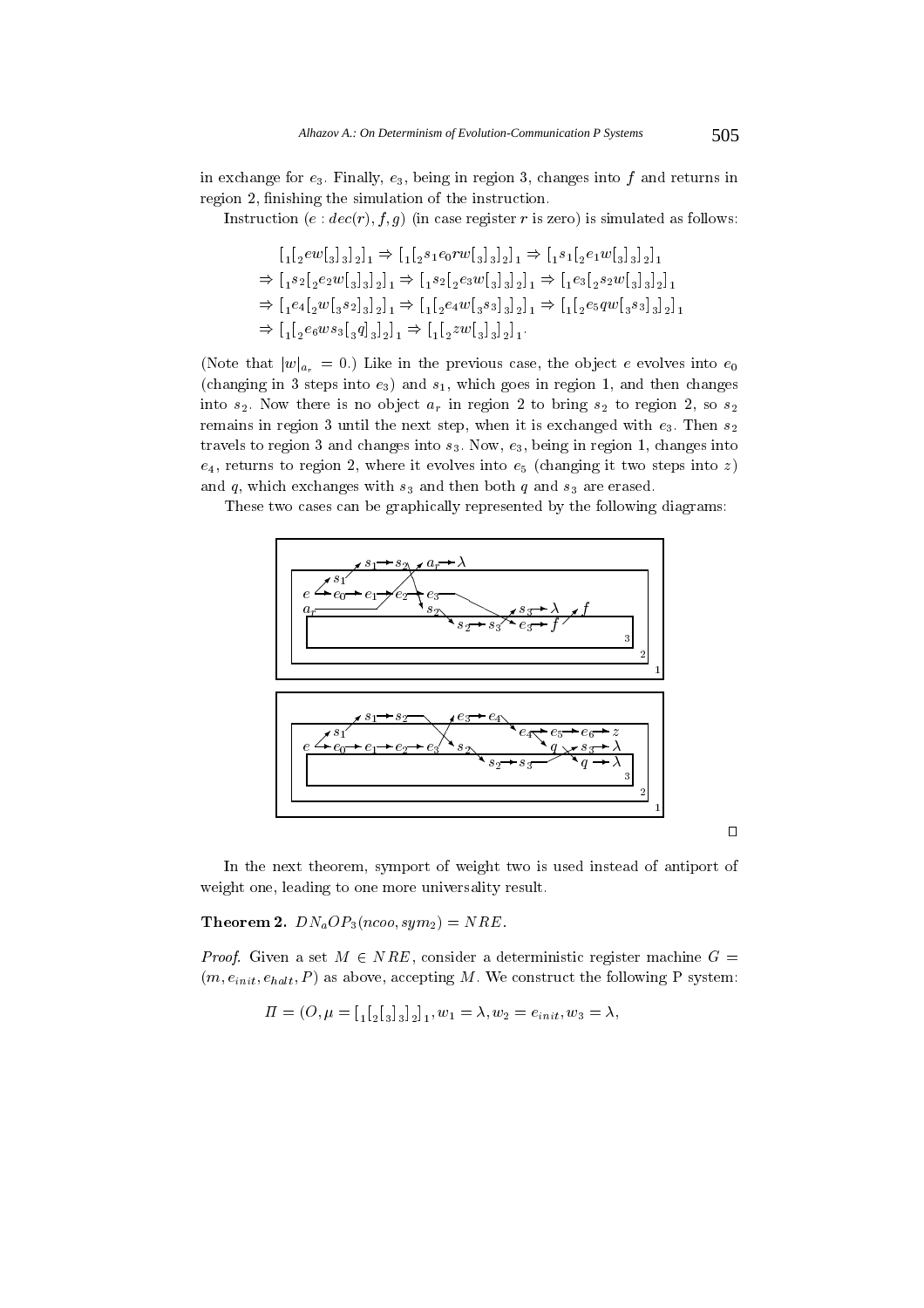$$
R_1, R_2, R_3, R'_1 = \emptyset, R'_2, R'_3, 2),
$$
  
\n
$$
O = \{e, e_0, e_1, e_2, e_3, e_4, e_5, e_6 \mid e \in Lab(P)\}
$$
  
\n
$$
\cup \{a_r \mid 1 \leq r \leq m\} \cup \{s_1, s_2, s_3, q, z\},
$$
  
\n
$$
R_1 = \{q \to \lambda, s_2 \to \lambda\} \cup \{e_0 \to e_1 \mid (e : dec(r), f, g) \in P\}
$$
  
\n
$$
\cup \{a_r \to \lambda \mid 1 \leq r \leq m\},
$$
  
\n
$$
R_2 = \{s_1 \to s_2\} \cup \{e \to s_1e_0, e_1 \to e_2q, e_2 \to e_3, e_3 \to f
$$
  
\n
$$
\mid (e : dec(r), f, g) \in P\}
$$
  
\n
$$
\cup \{e \to a_r f \mid (e : inc(r), f) \in P\},
$$
  
\n
$$
R_3 = \{s_2 \to \lambda\} \cup \{e_0 \to z \mid (e : dec(r), f, g) \in P\},
$$
  
\n
$$
R'_2 = \{(qs_2, out)\} \cup \{(e_0a_r, out), (e_1, in) \mid (e : inc(r), f) \in P\},
$$
  
\n
$$
R'_3 = \{(s_2e_0, in), (z, out) \mid (e : dec(r), f, g) \in P\}.
$$

The P system above accepts a number  $N$  if and only if the computation, starting with  $a_1^N$  (the first register is the input one of G) placed in region 2, halts. Below is the simulation of the instructions of  $G$ .

Instruction  $(e : inc(r), f)$  is simulated like in the previous theorem:

$$
\left[\begin{smallmatrix}&1\\1\end{smallmatrix}\right]_{2}ew\left[\begin{smallmatrix}&1\\3\end{smallmatrix}\right]_{3}\right]_{2}\right]_{1} \Rightarrow \left[\begin{smallmatrix}&1\\1\end{smallmatrix}\right]_{2}Rfw\left[\begin{smallmatrix}&1\\3\end{smallmatrix}\right]_{3}\right]_{2}\right]_{1}.
$$

Instruction (e:  $dec(r), f, g$ ) is simulated in the following way: The object e evolves in  $e_0$  (used to subtract) and  $s_1$  (which changes into  $s_2$ , the helper).

$$
\begin{aligned} &\left[\, {}_{1}[\,{}_{2}ea_{r}w[\,{}_{3}]\,{}_{3}]\,{}_{2}\right]_{1}\Rightarrow \left[\, {}_{1}[\,{}_{2} s_{1} e_{0} a_{r} w[\,{}_{3}]\,{}_{3}]\,{}_{2}\right]_{1}\Rightarrow \left[\, {}_{1}e_{0}a_{r}[\,{}_{2} s_{2} w[\,{}_{3}]\,{}_{3}]\,{}_{2}\right]_{1}\\ \Rightarrow \left[\, {}_{1}e_{1}[\,{}_{2} s_{2} w[\,{}_{3}]\,{}_{3}]\,{}_{2}\right]_{1}\Rightarrow \left[\, {}_{1}[\,{}_{2}e_{1} s_{2} w[\,{}_{3}]\,{}_{3}]\,{}_{2}\right]_{1}\Rightarrow \left[\, {}_{1}[\,{}_{2}e_{2}qs_{2} w[\,{}_{3}]\,{}_{3}]\,{}_{2}\right]_{1}\\ \Rightarrow \left[\, {}_{1}q s_{2}[\,{}_{2}e_{3} w[\,{}_{3}]\,{}_{3}]\,{}_{2}\right]_{1}\Rightarrow \left[\, {}_{1}[\,{}_{2}f w[\,{}_{3}]\,{}_{3}]\,{}_{2}\right]_{1}. \end{aligned}
$$

If  $a_r$  is present in region 2, then (one copy of)  $a_r$  goes to region 1 (where it is erased) together with  $e_0$ , which changes into  $e_1$ , returns to region 2, and then evolves into  $e_2$  (which changes into f in two steps) and q, which exists to region 1 together with  $s_2$ , where both  $q$  and  $s_2$  are erased.

$$
\begin{aligned} &\left[\begin{smallmatrix}1 \end{smallmatrix}\left[_{2}ev\right[_{3}]_{3}\right]_{2}\right]_{1} \Rightarrow \left[\begin{smallmatrix}1 \end{smallmatrix}\left[_{2} s_{1} e_{0} w\right[_{3}]_{3}\right]_{2}\right]_{1} \Rightarrow \left[\begin{smallmatrix}1 \end{smallmatrix}\left[_{2} s_{2} e_{0} w\right[_{3}]_{3}\right]_{2}\right]_{1} \\ \Rightarrow \left[\begin{smallmatrix}1 \end{smallmatrix}\left[_{2}w\right[_{3} s_{2} e_{0}]_{3}\right]_{2}\right]_{1} \Rightarrow \left[\begin{smallmatrix}1 \end{smallmatrix}\left[_{2}w\right[_{3} s]_{3}\right]_{2}\right]_{1} \Rightarrow \left[\begin{smallmatrix}1 \end{smallmatrix}\left[_{2}z w\right[_{3}]_{3}\right]_{2}\right]_{1}. \end{aligned}
$$

(Note that  $|w|_{a_r} = 0$ .) If  $a_r$  is not present in region 2, then  $e_0$  waits for  $s_2$ , they both come to region 3, where  $s_2$  is erased, while  $e_0$  changes to z and returns to region 2, finishing the simulation of the instruction.

These two cases can be graphically represented by the following diagrams:

506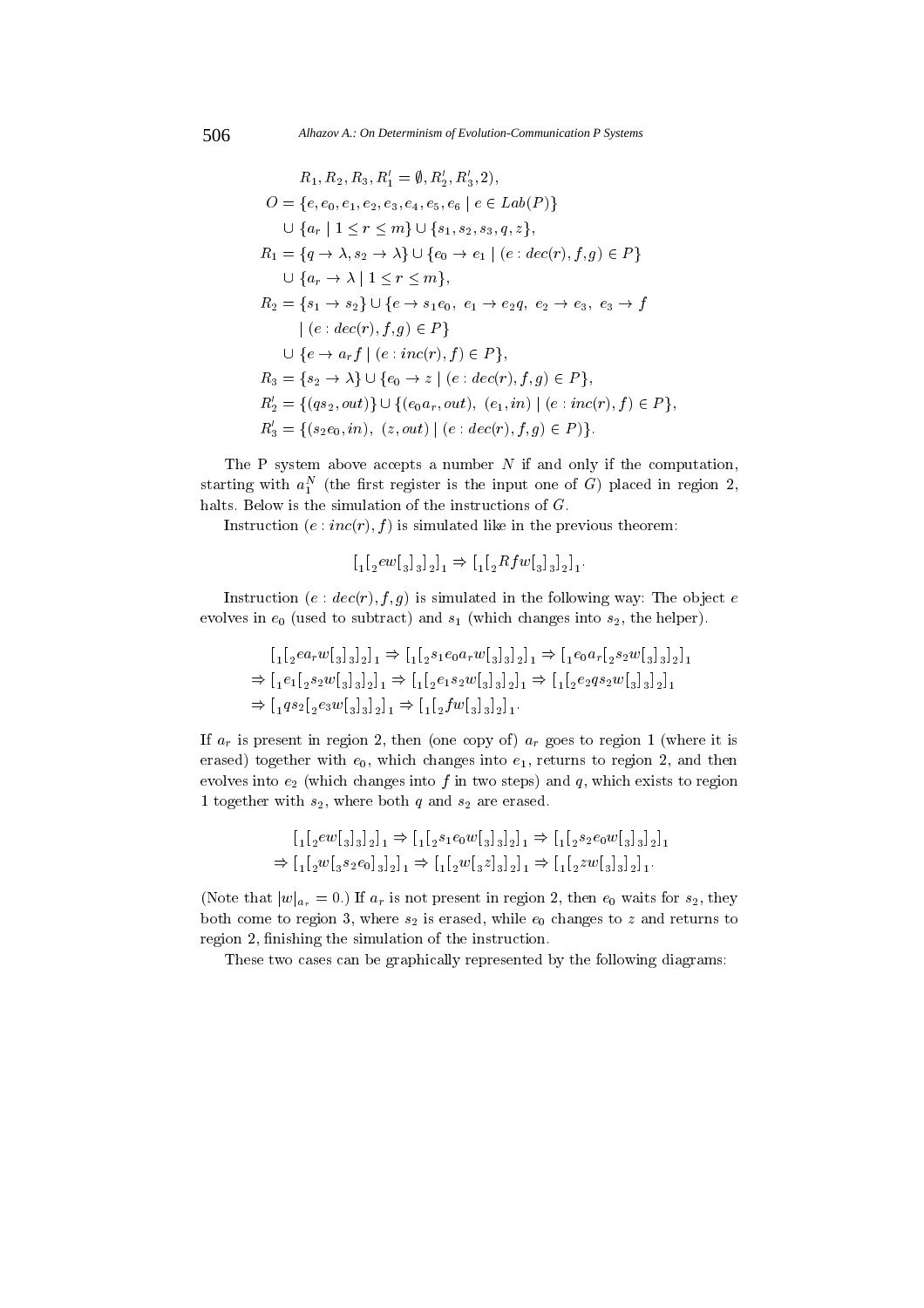

### $\overline{\mathbf{4}}$ Conclusions

This paper gives two three-membrane constructions for the universal deterministic evolution-communication P systems, one using symport of weight at most two, and the other one using symport and antiport of weight one. These results are incomparable with the existing (nondeterministic) universality results with two membranes, as the proofs rely on having three regions where evolution rules take place. It is an open question whether the EC P systems with two membranes are universal in the deterministic way with symport of weight at most two, or with symport and antiport of weight one.

# Acknowledgements

This paper was initiated during the Brainstorming Week on Membrane Computing taking place in Sevilla during the first week of February, 2004.

The author is supported by the project TIC2002-04220-C03-02 of the Research Group on Mathematical Linguistics, Tarragona. The author also acknowledges IST-2001-32008 project "MolCoNet", as well as the Moldovan Research and Development Association (MRDA) and the U.S. Civilian Research and Development Foundation (CRDF), Award No. MM2-3034 for providing a challenging and fruitful framework for cooperation.

## References

- [Alhazov 2003] Alhazov A.: "Minimizing Evolution-Communication P Systems and EC P Automata"; "Brainstorming Week on Membrane Computing" (M. Cavaliere, C. Martín-Vide, Gh. Păun, eds.), Rovira i Virgili University, Technical Report 26/03, Tarragona (2003), 23-31, and New Generation Computing, accepted for publication
- [Alhazov 2004] Alhazov A.: "On the Power of Deterministic EC P Systems"; "Second Brainstorming Week on Membrane Computing" (Gh. Păun, A. Riscos-Núñez, A. Romero-Jiménez, F. Sancho-Caparrini), TR 01/2004, Research Group on Natural Computing, Sevilla  $(2004)$ , 11-15
- [Cavaliere 2002] Cavaliere M.: "Evolution-Communication P Systems"; "Membrane Computing. International Workshop, WMC-CdeA 2002", Curtea de Arges (Gh. Păun, G. Rozenberg, A. Salomaa, C. Zandron, eds.), Springer, LNCS 2597 (2003),  $134 - 145$

507